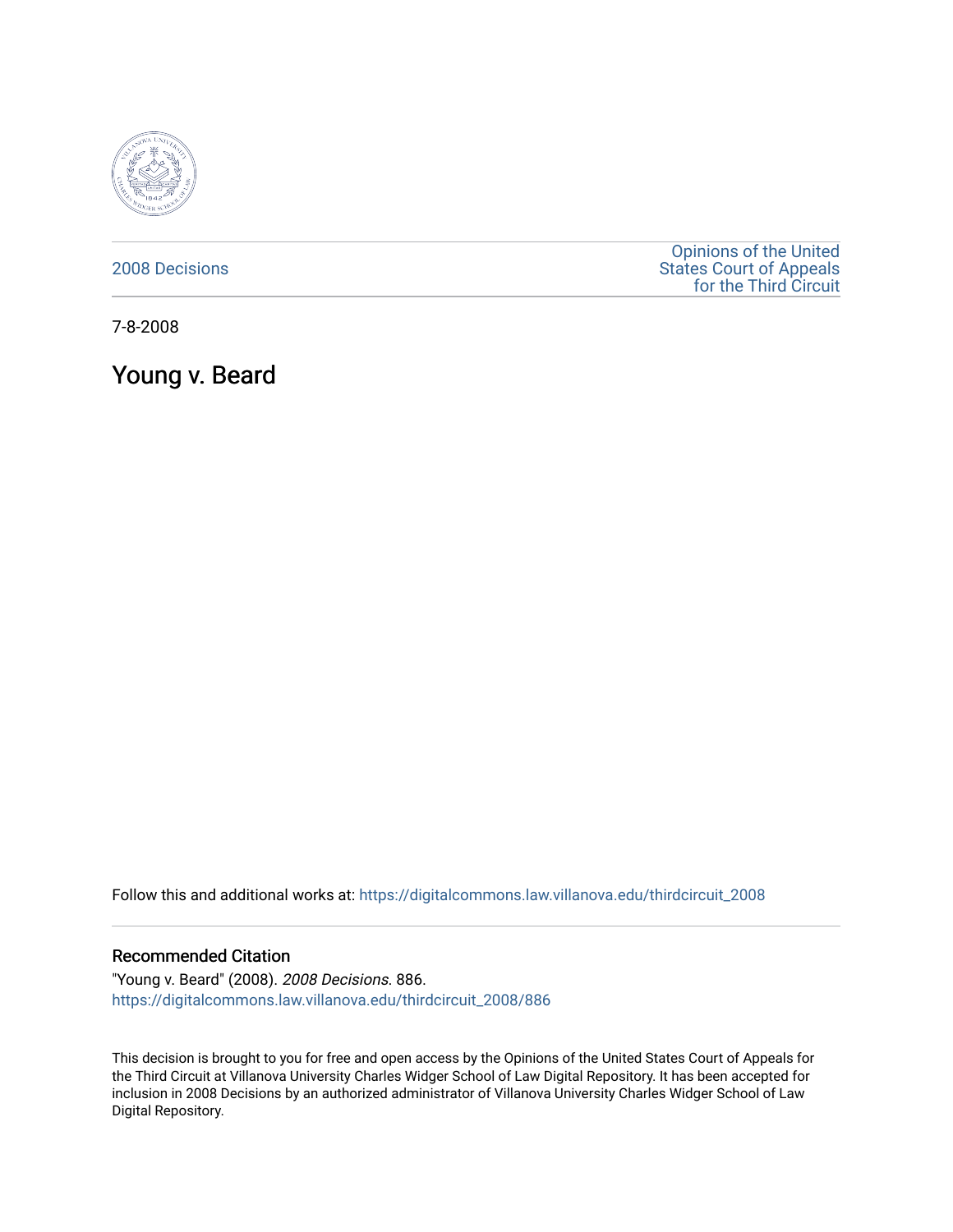#### NOT PRECEDENTIAL

# UNITED STATES COURT OF APPEALS FOR THE THIRD CIRCUIT

\_\_\_\_\_\_\_\_\_\_\_\_\_\_\_\_\_

No. 07-1670

## RICHARD GLENN YOUNG, Appellant

v.

JEFFREY BEARD, COMMISSIONER DEPARTMENT OF CORRECTIONS ("DOC"); DONALD VAUGHN, SUPERINTENDENT STATE CORRECTIONAL INSTITUTE AT GRATERFORD ("SCIG"); BESSIE WILLIAMS, GRIEVANCE OFFICIALS ("DOC"); ROBERT BITNER; TSHANNA C. KYLER, DOC CORRECTIONAL OFFICERS; SCOTT BOWMAN; DELANEY HUMPHREY; RAYMOND KNAUER; CHARLIE JUDGE; RANDOLPH TAYLOR; DAVID DIGUGLIELMO; JOHN MURRAY; THOMAS STACHELEK, UNIT MANAGER ("SCIG"); SHARON BURKS; MARY CANINO; LESLIE HATCHER; JEFF KERRIN; RONALD VERSHINSKI, Appellees

> Appeal from the United States District Court for the Eastern District of Pennsylvania (D.C. No. 04-cv-02211) District Judge: Honorable Paul S. Diamond

\_\_\_\_\_\_\_\_\_\_\_\_\_\_\_\_

Argued: May 8, 2008 \_\_\_\_\_\_\_\_\_\_\_\_\_\_\_\_

\_\_\_\_\_\_\_\_\_\_\_\_\_\_\_\_

Before: BARRY and STAPLETON, Circuit Judges, and RESTANI*\**, Judge

(Filed: July 8, 2008)

\_\_\_\_\_\_\_\_\_\_\_\_\_\_\_\_\_\_\_\_\_\_\_\_

<sup>\*</sup>Honorable Jane A. Restani, Chief Judge of the United States Court of International Trade, sitting by designation.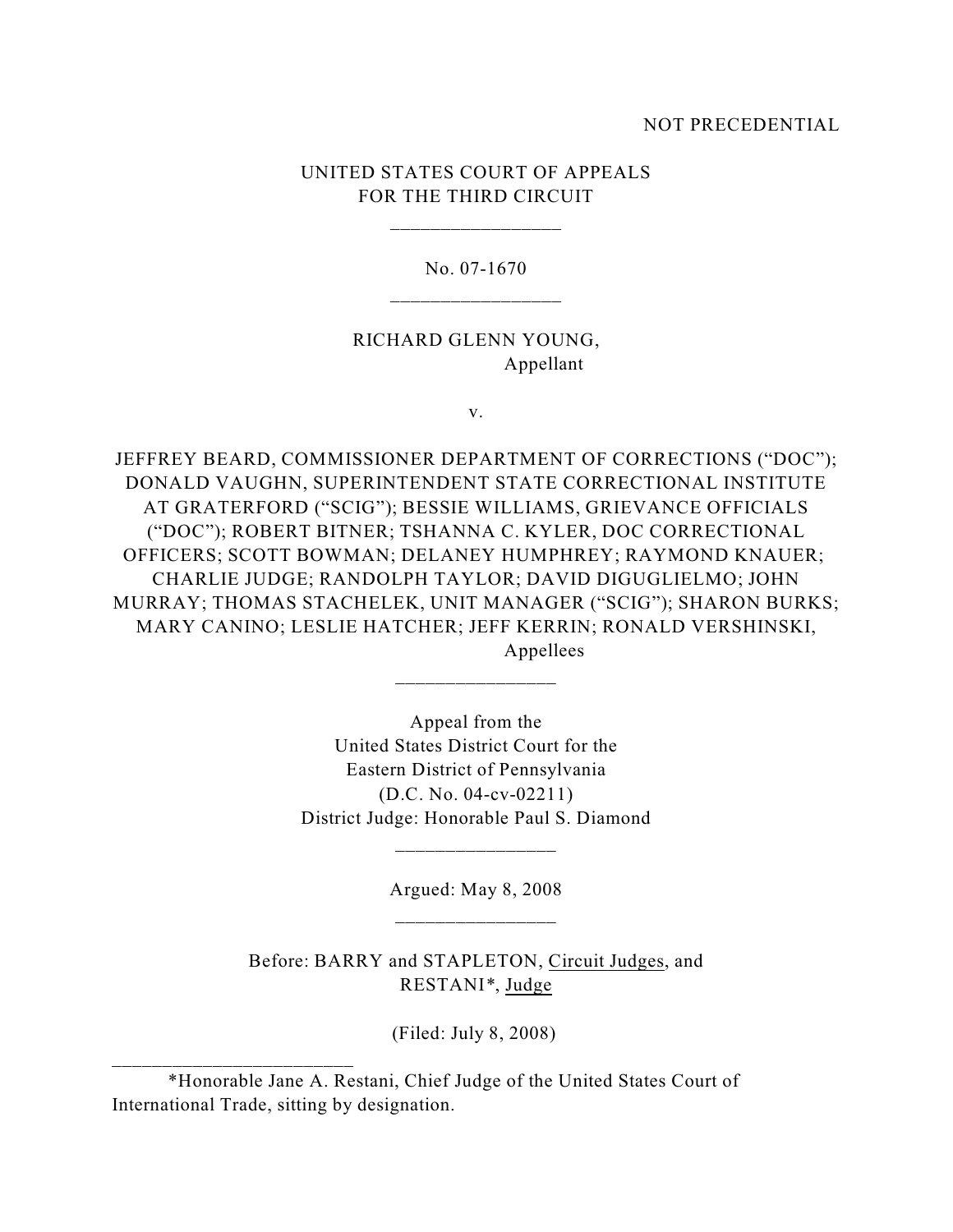Stephen D. Brown Jennings F. Durand (Argued) Dechert 2929 Arch Street 18th Floor, Cira Centre Philadelphia, PA 19104

Counsel for Appellant

Thomas W. Corbett, Jr., Attorney General Claudia M. Tesoro, Senior Deputy Attorney General (Argued) Calvin R. Koons, Senior Deputy Attorney General John G. Knorr, III, Chief Deputy Attorney General, Chief, Appellate Litigation Section Office of Attorney General of Pennsylvania 21 South 12th Street, 3rd Floor Philadelphia, PA 19107

Counsel for Appellees

# OPINION OF THE COURT \_\_\_\_\_\_\_\_\_\_\_\_\_\_\_

\_\_\_\_\_\_\_\_\_\_\_\_\_\_\_

RESTANI, Judge.

Appellant Richard Glenn Young ("Young") appeals from a judgment of the

District Court in favor of the defendants, finding that the limitations placed on prisoners'

ability to perform in independent music groups did not violate his right of freedom of

expression and his rights under the Establishment Clause of the First Amendment. We

will affirm.

#### **PROCEDURAL AND FACTUAL BACKGROUND**

Young, an inmate serving a life sentence at the Pennsylvania State Correctional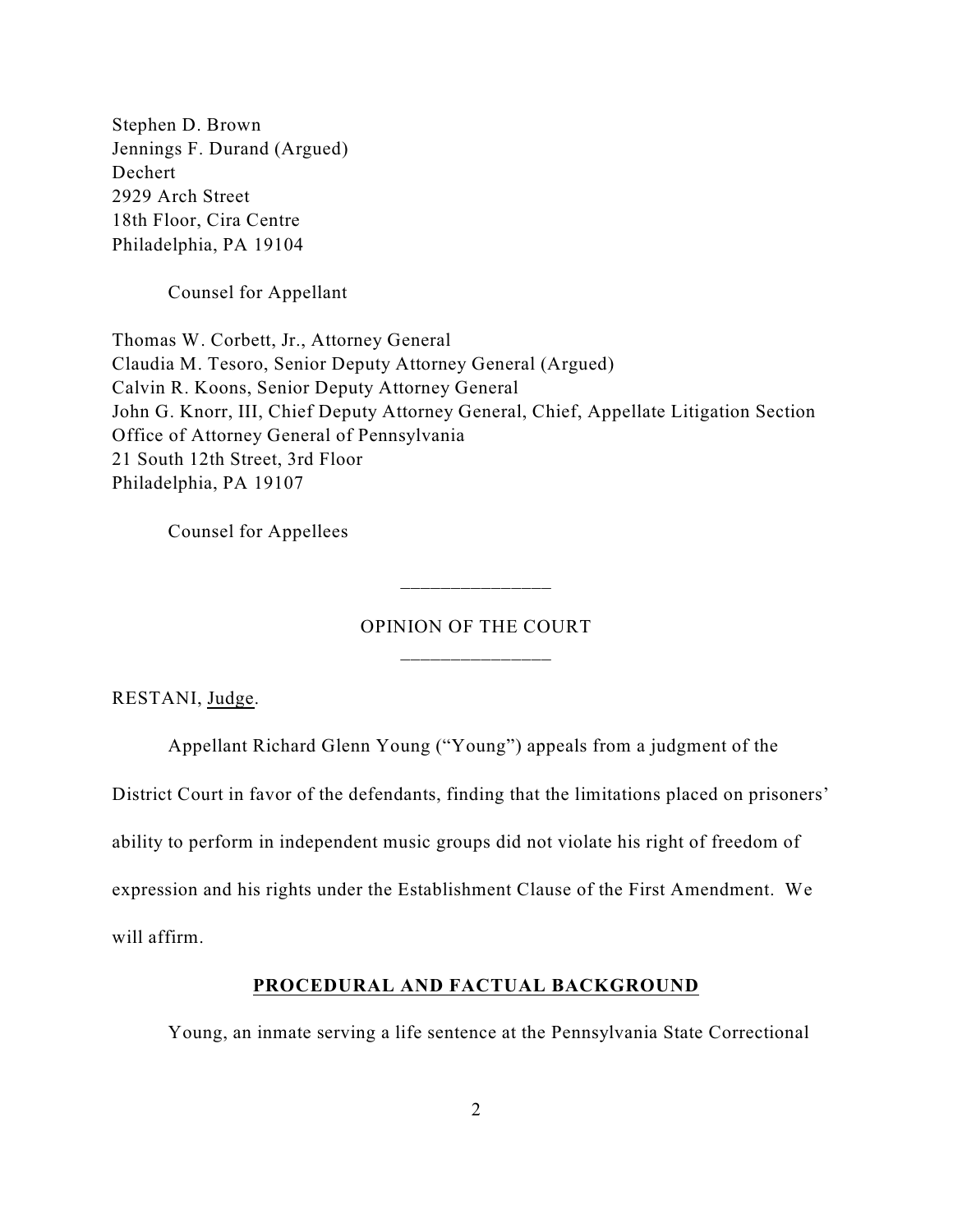Institution at Graterford ("Graterford"), participated in the prison's recreational independent band program<sup>1</sup> and was a member of an independent inmate band that, in 2002, was featured in a VH-1 documentary entitled "Music Behind Bars."

After severe public criticism following the broadcast, Graterford suspended its music program to review whether changes were necessary. On October 21, 2002, Pennsylvania Department of Corrections ("DOC") Secretary Beard appointed a committee of DOC personnel to evaluate prison music programs. The committee's minutes and policy proposal indicated that recreational music groups in some form should continue to be permitted. Secretary Beard testified that based on what he learned during the committee's investigation and by talking to the deputies and the superintendent, he concluded that the independent band program was not properly administered or supervised and undermined prison security.

After partially restoring the music program in November 2002 and instituting a new music policy in August 2003, a final revised policy was issued in December 2003, which is still in effect. In addition to individual music-playing, which is allowed under various conditions in cells, the policy allows for instrumental musical performances at

<sup>&</sup>lt;sup>1</sup> Independent bands practiced multiple times per week and were required to give at least three performances per year. In 2002, there were approximately ten independent bands at Graterford with three to twelve members apiece that practiced in the multi-level, multi-room auditorium area. Each band had an inmate leader responsible for organizing the group, obtaining the music, and scheduling rehearsals and performances. A staff member made periodic rounds during practices to supervise the inmates and a correctional officer was posted outside to check inmates as they came in.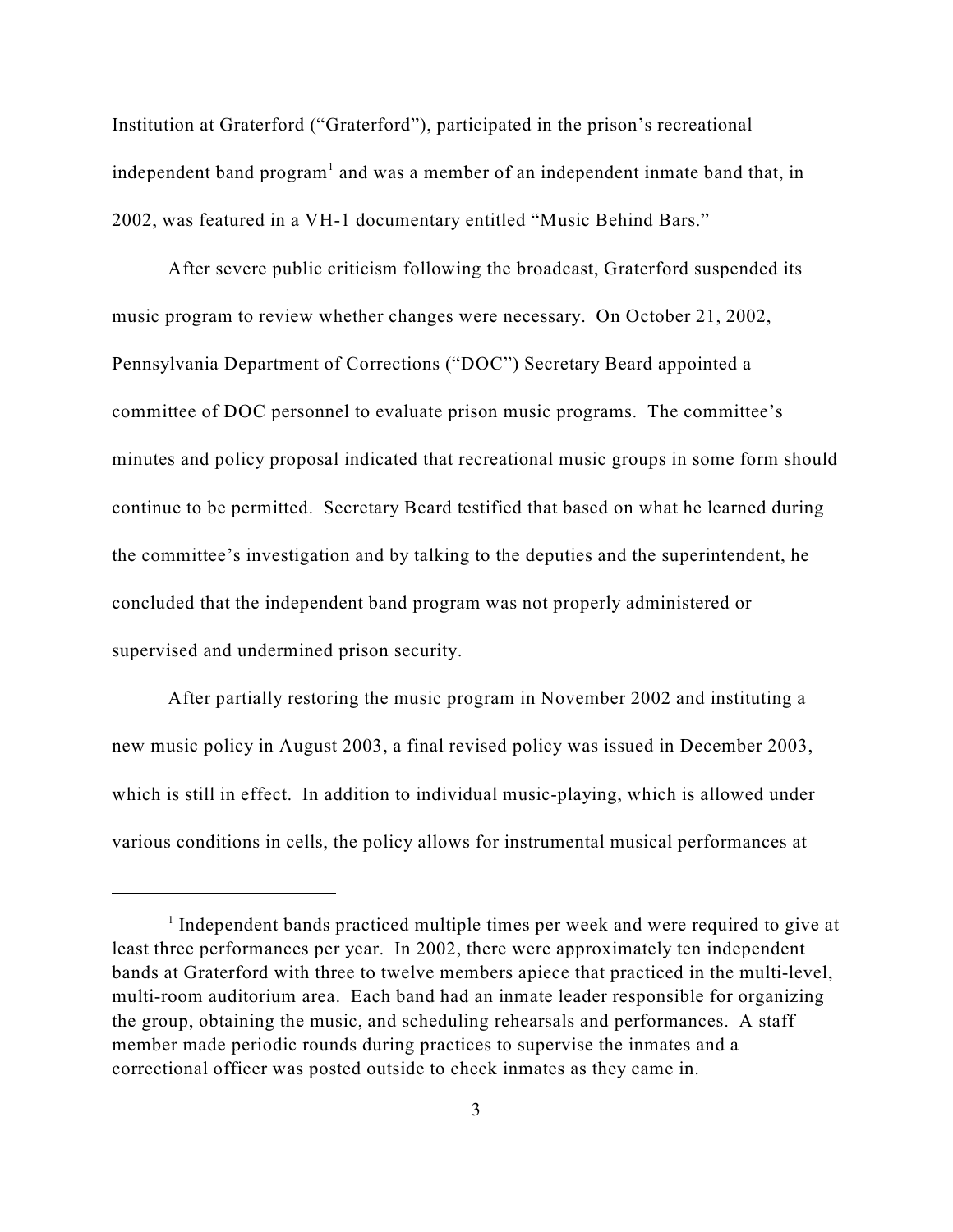religious services, $2$  an annual talent show, and special events as approved by the facility manager. The new policy provides that any inmate may apply to perform in the talent show. To perform at a special event, inmates must be nominated by an inmate organization and may receive up to five supervised rehearsals of several hours apiece. The independent inmate bands as they existed in 2002, however, are no longer permitted under the revised policy.

Since the former independent inmate band program was eliminated, Young has not participated in the Graterford music program, except that he and several of his former bandmates participated in the 2005 talent show. Young is not a member of an inmate organization and has not participated in any special events, is not part of a religious band, and does not wish to play the type of music played by the allowed institutional music groups.

Young filed a civil action pursuant to 42 U.S.C. § 1983 on June 25, 2004, and a third amended complaint on August 11, 2006, alleging that the elimination of the prior inmate independent band program violated his right to freedom of expression and his rights under the Establishment Clause and Equal Protection Clause of the First Amendment. On August 23, 2006, the District Court granted the defendants' motion for

 $\alpha$ <sup>2</sup> Graterford has six religious bands open to inmates who are members of the congregation and they are allowed two hours per week to rehearse for upcoming services in the small conference room in the chapel. A chaplain is directly responsible for supervising inmates and a corrections officer usually remains outside the door and can observe inside the room through a window in the door.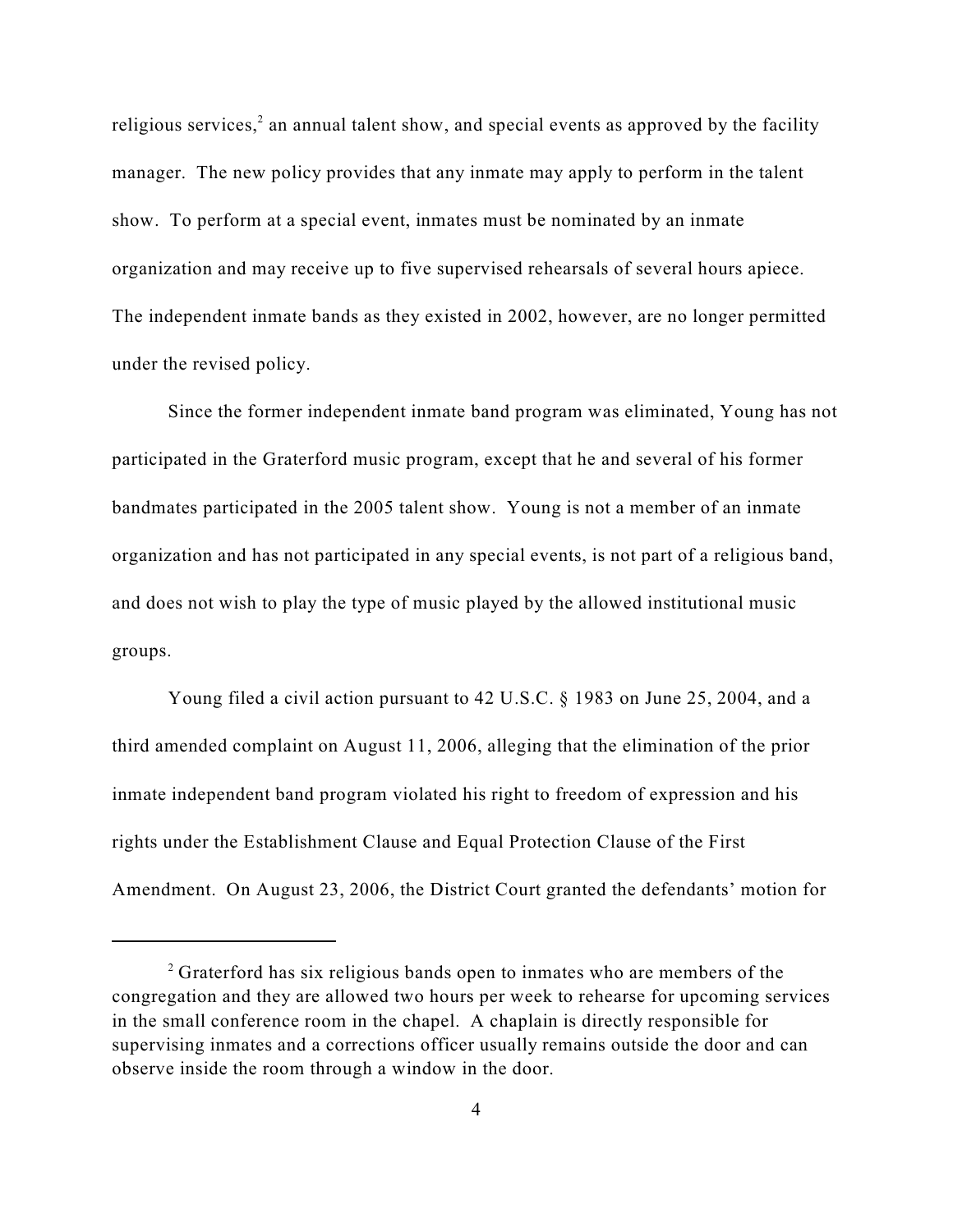summary judgment on the Equal Protection claim. After Young's October 27, 2006, Stipulation of Dismissal, all claims were dismissed, except those seeking injunctive relief against Secretary Beard and DOC Superintendent DiGuglielmo. On January 31, 2007, following a bench trial, the District Court entered judgment for the defendants on the remaining claims.

#### **JURISDICTION AND STANDARD OF REVIEW**

This Court has jurisdiction under 28 U.S.C. § 1291. We review the District Court's factual findings for clear error and its legal conclusions de novo. United States v. Weaver, 267 F.3d 231, 235 (3d Cir. 2001).

#### **DISCUSSION**

#### **I. Freedom of Expression**

"[I]mprisonment does not automatically deprive a prisoner of certain important constitutional protections, including those of the First Amendment," but inmates' rights may be more restricted than those of non-inmates, as long as the prison regulations that do so are "'reasonably related' to legitimate penological interests, and are not an 'exaggerated response' to such objectives." Beard v. Banks, 548 U.S. 521, 126 S. Ct. 2572, 2577–78 (2006) (quoting Turner v. Safley, 482 U.S. 78, 87 (1987) (internal quotations omitted)). Once a plaintiff has demonstrated that a constitutionally protected interest is at stake, Turner v. Safley sets out a four factor test to determine the reasonableness of the regulation. Turner, 482 U.S. at 89–90. The Turner test requires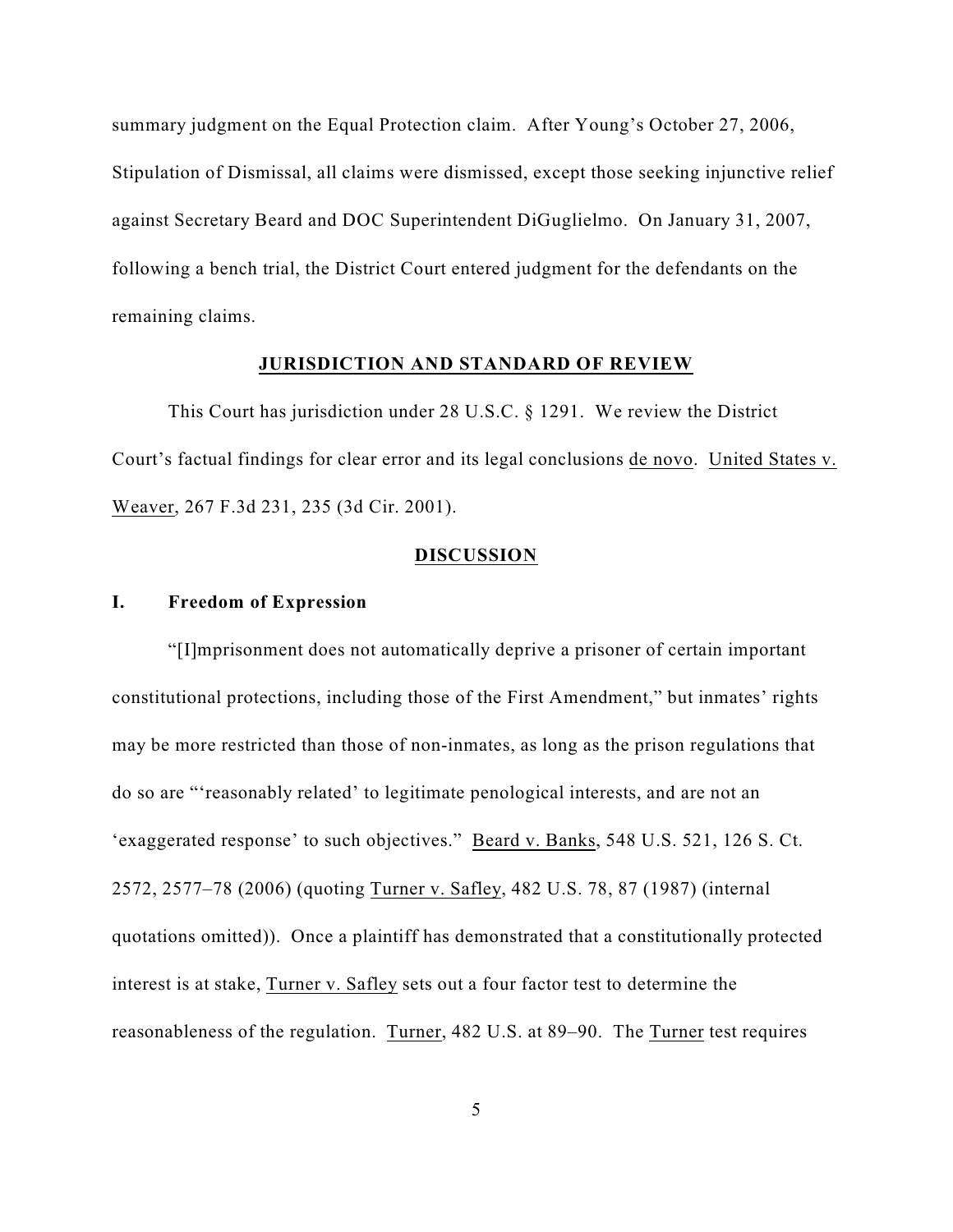#### that:

First, there must be a valid, rational connection between the prison regulation and the legitimate governmental interest put forward to justify it, and this connection must not be so remote as to render the policy arbitrary or irrational. Second, a court must consider whether inmates retain alternative means of exercising the circumscribed right. Third, a court must take into account the costs that accommodating the right would impose on other inmates, guards, and prison resources generally. And fourth, a court must consider whether there are alternatives to the regulation that fully accommodate[ ] the prisoner's rights at de minimis cost to valid penological interests.

DeHart v. Horn, 227 F.3d 47, 51 (3d Cir. 2000) (internal quotations and citation omitted).

Substantial deference must be given to prison administrators' judgment. Overton v.

Bazzetta, 539 U.S. 126, 132 (2003). While plaintiffs bear the overall burden of

persuasion, id., prison administrators are required to demonstrate a rational connection

between the policy and the alleged interest, which "'must amount [ ] to more than a

conclusory assertion.'" Jones v. Brown, 461 F.3d 353, 360 (3d Cir. 2006) (quoting Wolf

v. Ashcroft, 297 F.3d 305, 308 (3d Cir. 2002) (internal quotations omitted)).

The First Amendment's right to freedom of expression includes musical

expression, and band performances are protected as a form of expressive entertainment.

Ward v. Rock Against Racism, 491 U.S. 781, 790 (1989); see also Tacynec v. City of

Philadelphia, 687 F.2d 793, 796 (3d Cir. 1982). The District Court determined, and the parties do not dispute, that this controlling authority demonstrated that "Young has a First Amendment right to express himself through music, either individually or with a band." (J.A. 23.)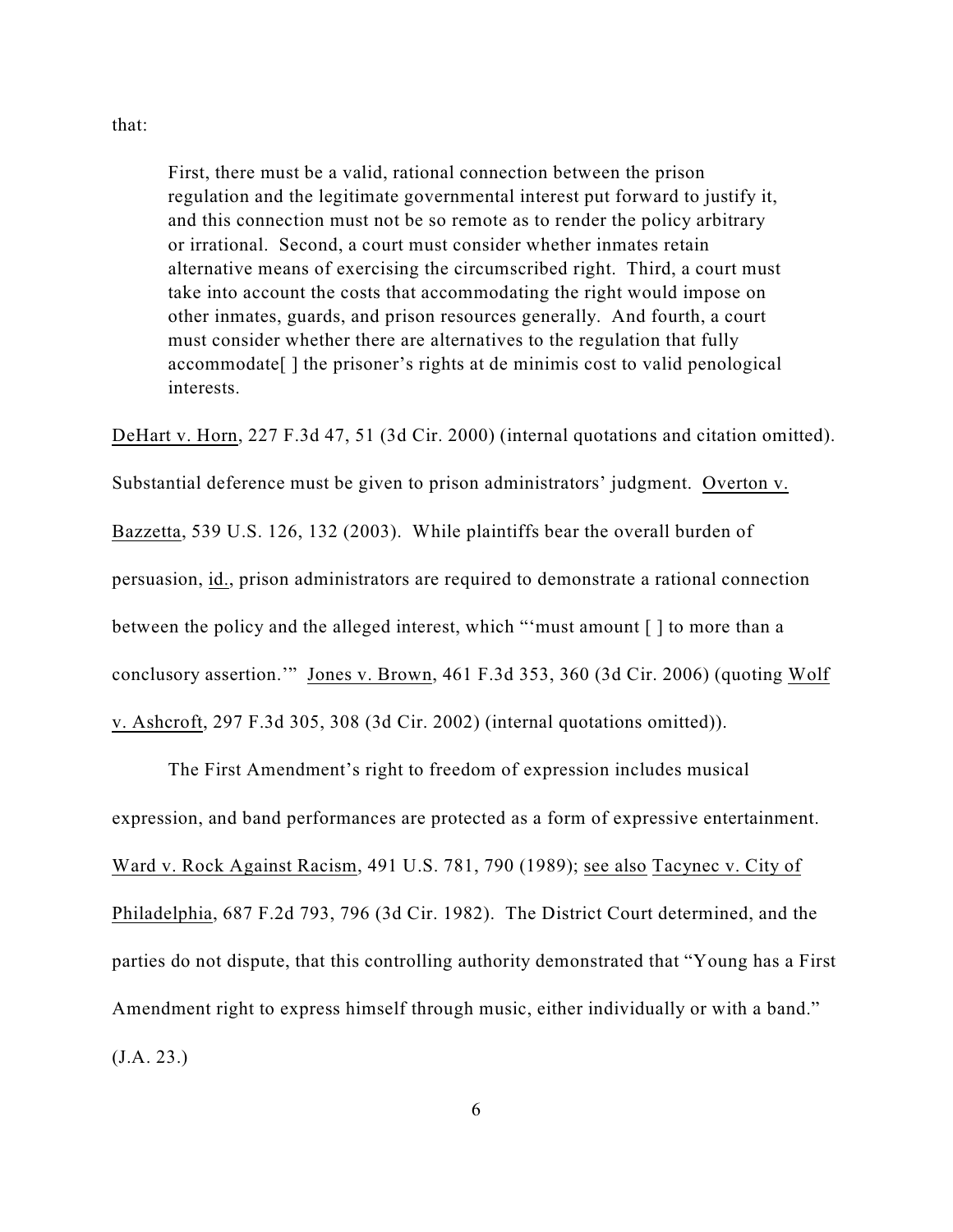On the other hand, the enhancement of prison security and proper allocation of resources are legitimate government interests. See Overton, 539 U.S. at 133 (internal prison security is "perhaps the most legitimate of penological goals"); see also Jones, 461 F.3d at 361 (prison administrators have a legitimate interest in institutional security). Here, the record establishes that there is a rational connection between the elimination of the prior independent band program and institutional security because the poor supervision of the program itself created an unsafe inmate environment. Prison administrators did more than make a "conclusory assertion" that the program was a risk to prison security; rather, they went through the standard review process for evaluating a policy. A committee was first created to evaluate the music program and the committee's recommendations were submitted along with a revised draft policy for consideration to the Executive Deputy Secretary. The draft policy, with any recommended edits, was then further submitted for review to the director of the Bureau of Policy and Standards and then submitted for final approval to Secretary Beard.

The District Court correctly determined that the initial reason for suspending the music program was irrelevant, because although Secretary Beard "initially suspended the performance of music at Graterford in reaction to the VH-1 controversy, he subsequently made changes to the Independent Band Program because Mr. Beard believed that the program . . . was not safe." (J.A. 14.) Specifically, concerns centered on band leaders being placed in charge of other inmates and the manner in which the three-floor

7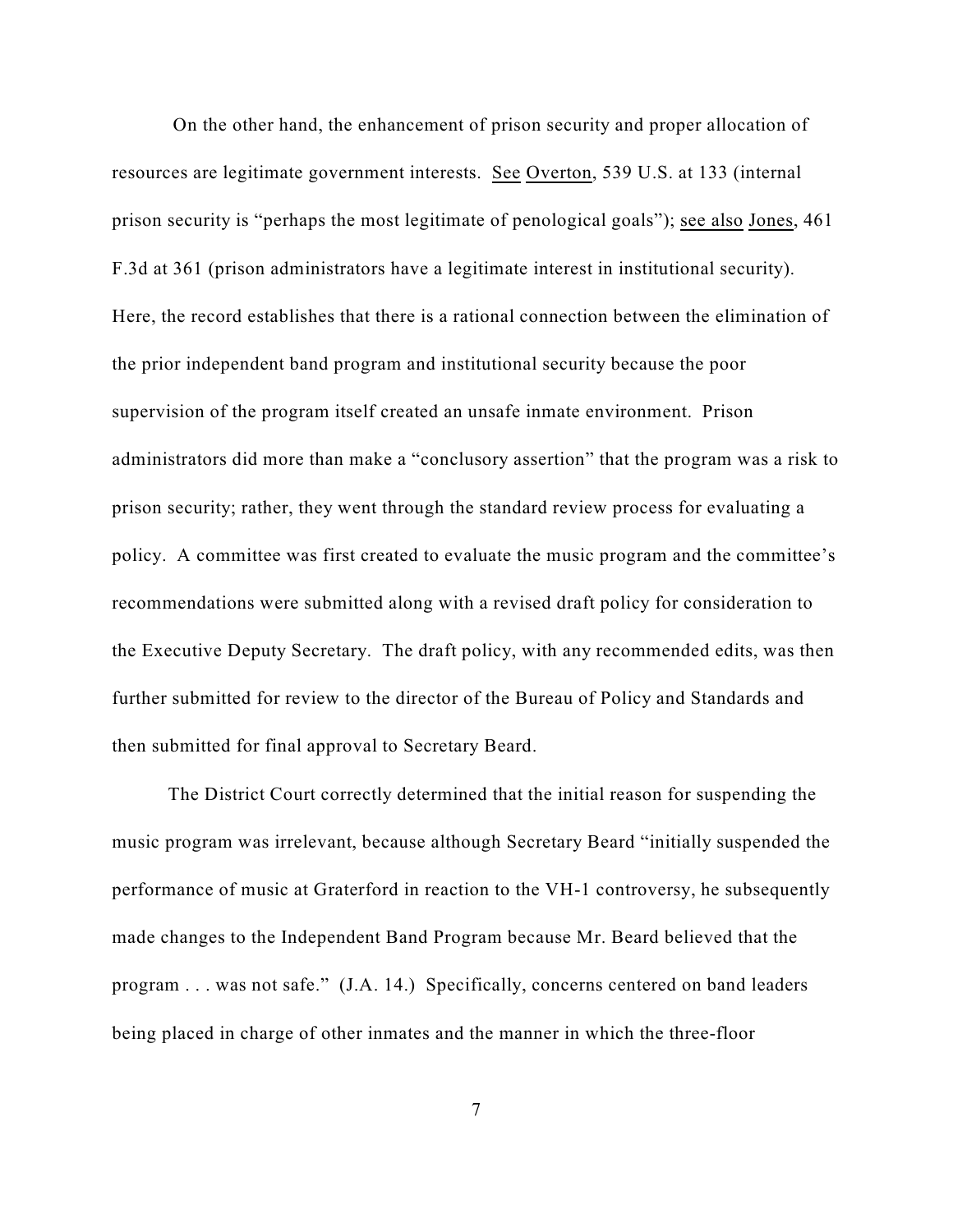arrangement was supervised. The District Court found that "virtually every weekday, up to sixty inmates practiced simultaneously throughout the auditorium area" and that "the multi-floor, multi-room layout of the rehearsal area made it impossible . . . to directly supervise the dozens of rehearsing inmates more often than once every twenty or thirty minutes." (Id. at 9.) Due to these concerns, the District Court emphasized Secretary Beard's right to be proactive, rather then merely reactive in his supervisory role, finding that "[t]he Constitution did not require [Secretary Beard] to wait for a tragedy to occur before he could limit inmate rehearsals to those that the prison could directly supervise." (Id. at 25.)

Several viable alternatives still exist for inmates to exercise their free expression rights. Graterford's current music program and its pre-2002 music program "are, in most respects, the same," because inmates can still take music classes, be part of an institutional band, perform at the talent show and at special events, and play music individually in their cells. (Id. at 24–25.) The only significant change is the reduction in rehearsal time that independent bands can enjoy. Reinstating the independent band program as it previously existed would also have a serious effect on guards, inmates, and prison resources. It would significantly undermine safety due to the lack of resources available for proper supervision, as this was part of the reason for discontinuing independent bands, and there is no indication in the record that these resources are now available. Finally, although plaintiff has proposed certain arguably less restrictive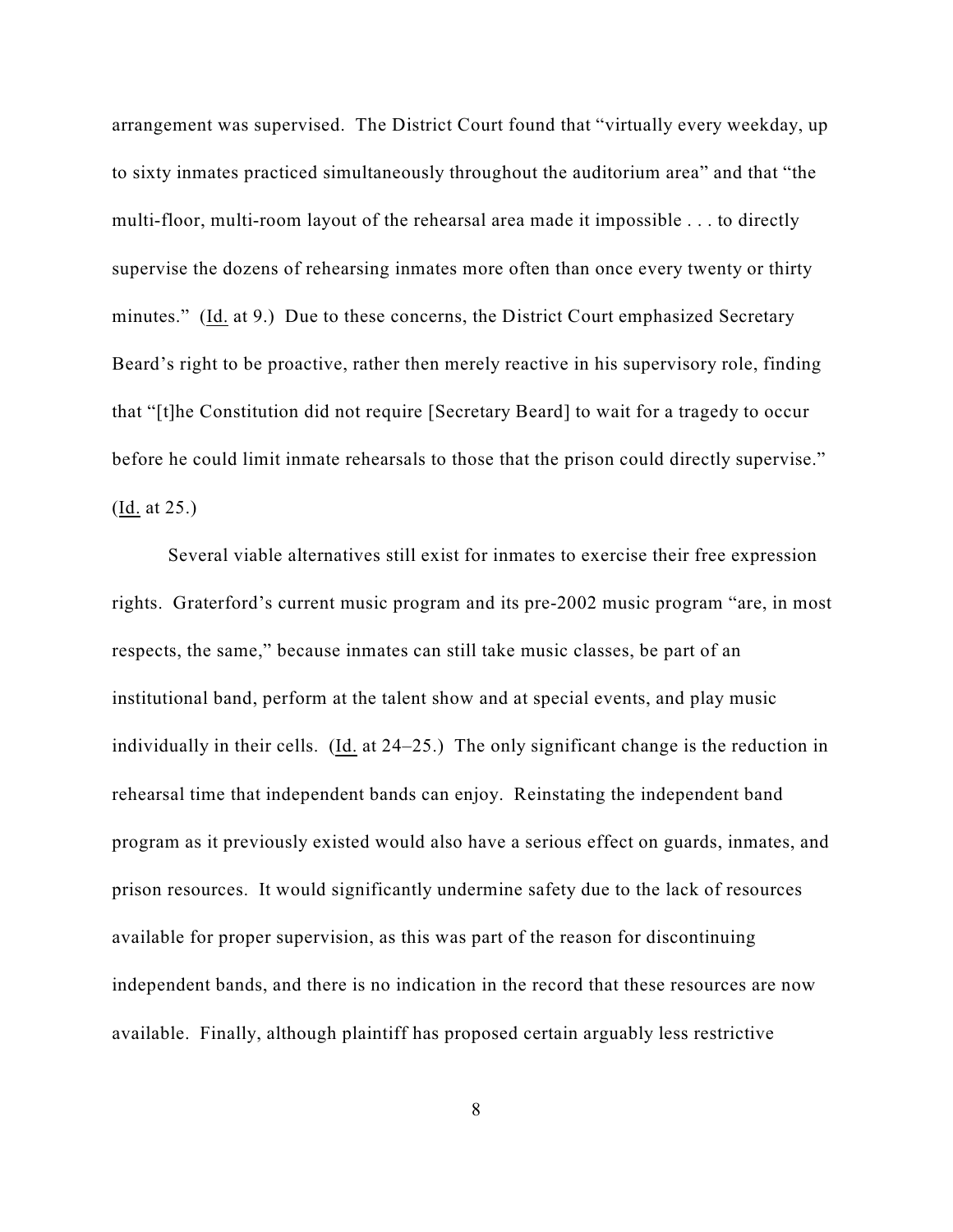alternatives to the music policy Graterford ultimately imposed, Turner adopted its deferential standard of review for "questions of 'prisoners rights'" precisely because it recognized that prison administrators must be accorded a degree of flexibility to address the "complex and intractable" problems that arise in our prisons. See Turner, 482 U.S. at 84–89. It is for this reason that prison officials are required to adopt only a reasonable response to the governmental interest asserted, not the best or least restrictive response. For the reasons set forth above, we find that the Graterford music program is a reasonable response to the security concerns defendant has identified.

Accordingly, the District Court did not err in finding that the restriction of independent bands in Graterford's music program satisfied the Turner test and that Young's First Amendment right of freedom of expression was not violated.

#### **II. The Establishment Clause**

The Establishment Clause of the First Amendment provides that "Congress shall make no law respecting an establishment of religion." U.S. Const. amend. I. The Supreme Court has articulated various tests for analyzing Establishment Clause claims. It has traditionally applied a test termed the "Lemon" test, under which "the challenged action is unconstitutional if (1) it lacks a secular purpose, (2) its primary effect either advances or inhibits religion, or (3) it fosters an excessive entanglement of government with religion." Modrovich v. Allegheny County, 385 F.3d 397, 401 (3d Cir. 2004).

More recently, the Court has also applied an "endorsement" inquiry for certain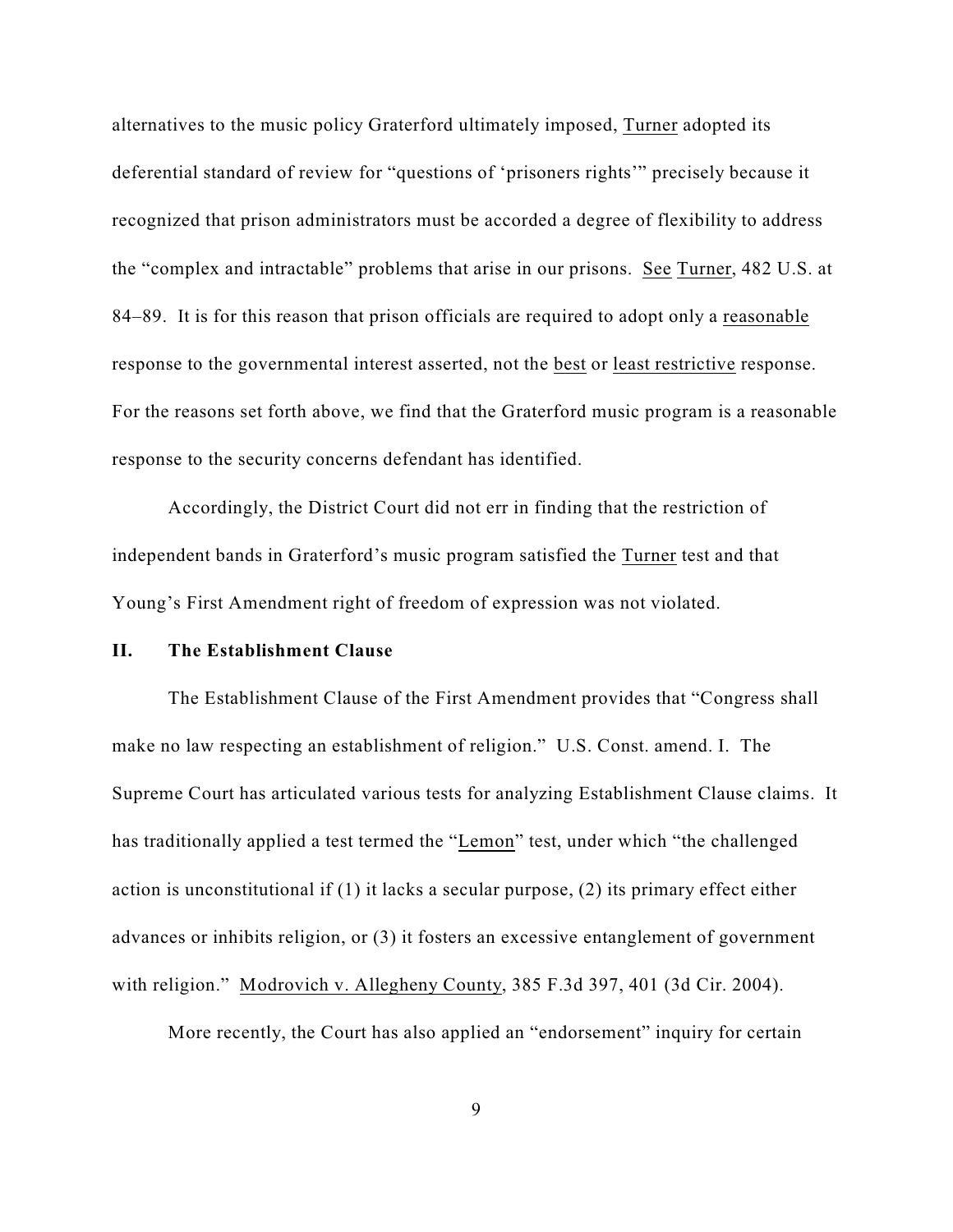Establishment Clause claims. "The relevant question under the endorsement test is 'whether a reasonable observer familiar with the history and context of the display would perceive the display as a government endorsement of religion." Borden v. Sch. Dist. of Twp. of E. Brunswick, 523 F.3d 153, 175 (3d Cir. 2008) (quoting Modrovich, 385 F.3d at 401). Thus, when the government "affirmatively supports religion on preferential terms," its actions violate the Establishment Clause under the endorsement test. Tenafly Eruv Ass'n v. Borough of Tenafly, 309 F.3d 144, 175 (3d Cir. 2002) (citation omitted).

We have explained that the "endorsement" test is applicable "[i]n cases involving state participation in a religious activity." Borden, 523 F.3d at 175 (citation omitted); see also Freethought Soc'y of Greater Phila. v. Chester County, 334 F.3d 247, 258 (3d Cir. 2003). The Court also emphasizes that "[t]he touchstone for [its Establishment Clause] analysis is the principle that the 'First Amendment mandates governmental neutrality between religion and religion, and between religion and nonreligion.'" McCreary County v. ACLU of Ky., 545 U.S. 844, 860 (2005) (citations omitted).

Young claims that the new prison music policy violates the Establishment Clause because, while the prior independent band program was removed, religious bands are still permitted. The notion of governmental neutrality is an important guide, but it is not a rigid rule. Id. at 874. The Supreme Court has long recognized that "there is room for play in the joints" between the First Amendment's two clauses concerning religion: "the government may . . . accommodate religious practices . . . without violating the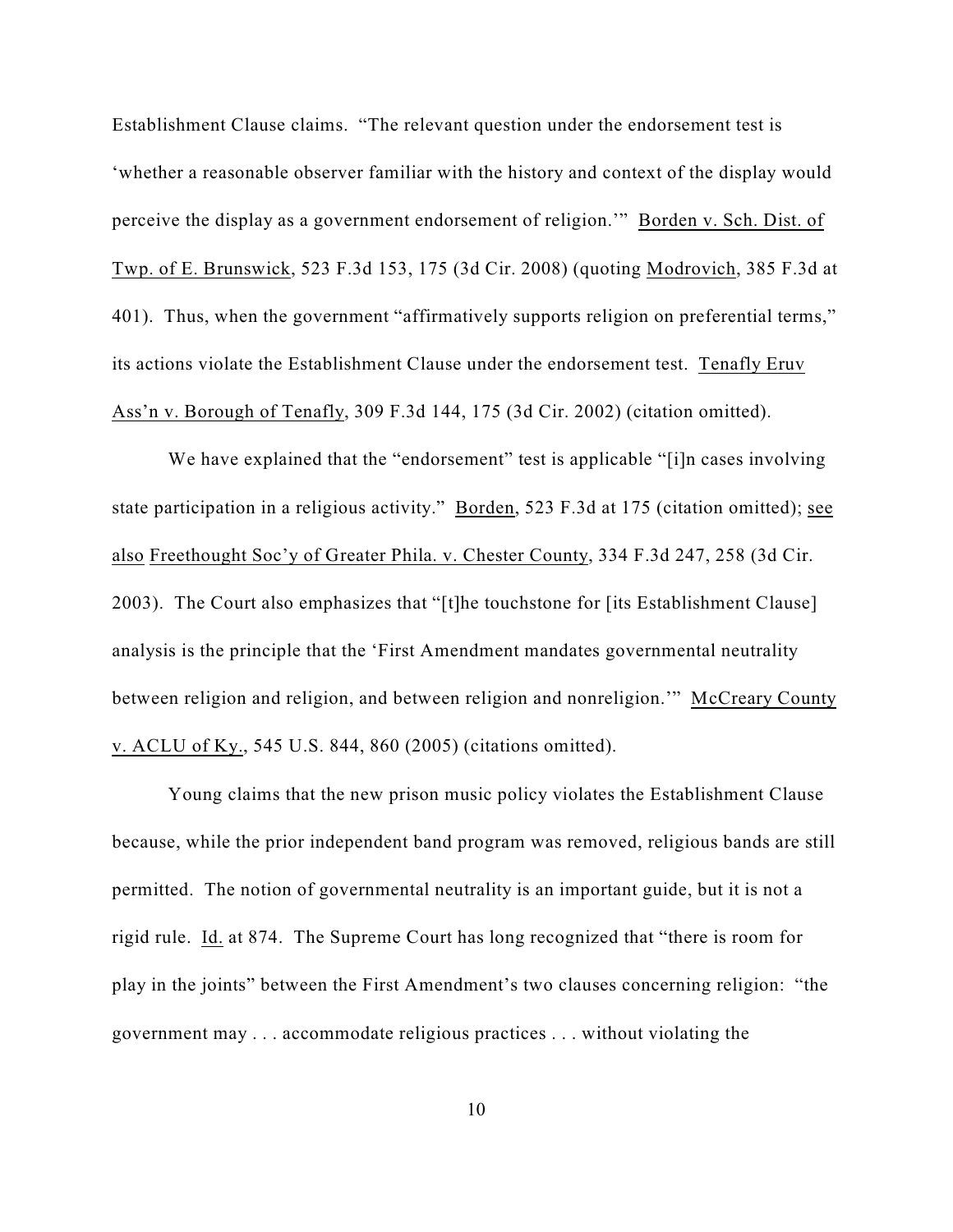Establishment Clause," but "[a]t some point, accommodation may devolve into 'an unlawful fostering of religion.'" Cutter v. Wilkinson, 544 U.S. 709, 713–14 (2005) (citations omitted).

Graterford's music programs have not crossed the threshold into "unlawful fostering." Viewed through the prism of the Lemon test, the religious music program has a valid purpose, because the Free Exercise Clause requires the government to make reasonable religious accommodation for its prisoners, Hudson v. Palmer, 468 U.S. 517, 523–24 (1984), and "it is a permissible legislative purpose to alleviate significant governmental interference with the ability of religious organizations to define and carry out their religious missions." Corp. of the Presiding Bishop v. Amos, 483 U.S. 327, 335 (1987). We find nothing in the record remotely suggesting that the changes to the secular music program had a purpose of promoting religion. And, although the religious and non-religious programs are not precisely the same, we do not believe that the primary effect of the prison's music policies will be to advance religion. The religious music program is entirely optional, and the prison still offers several options for musical expression, both religious and non-religious. The District Court found that the prison's revision to the secular music program has not caused inmates to seek to join the religious program.

Further, the continued allowance of religious bands has not communicated either an endorsement or a disapproval of any religion because musical expression is not limited